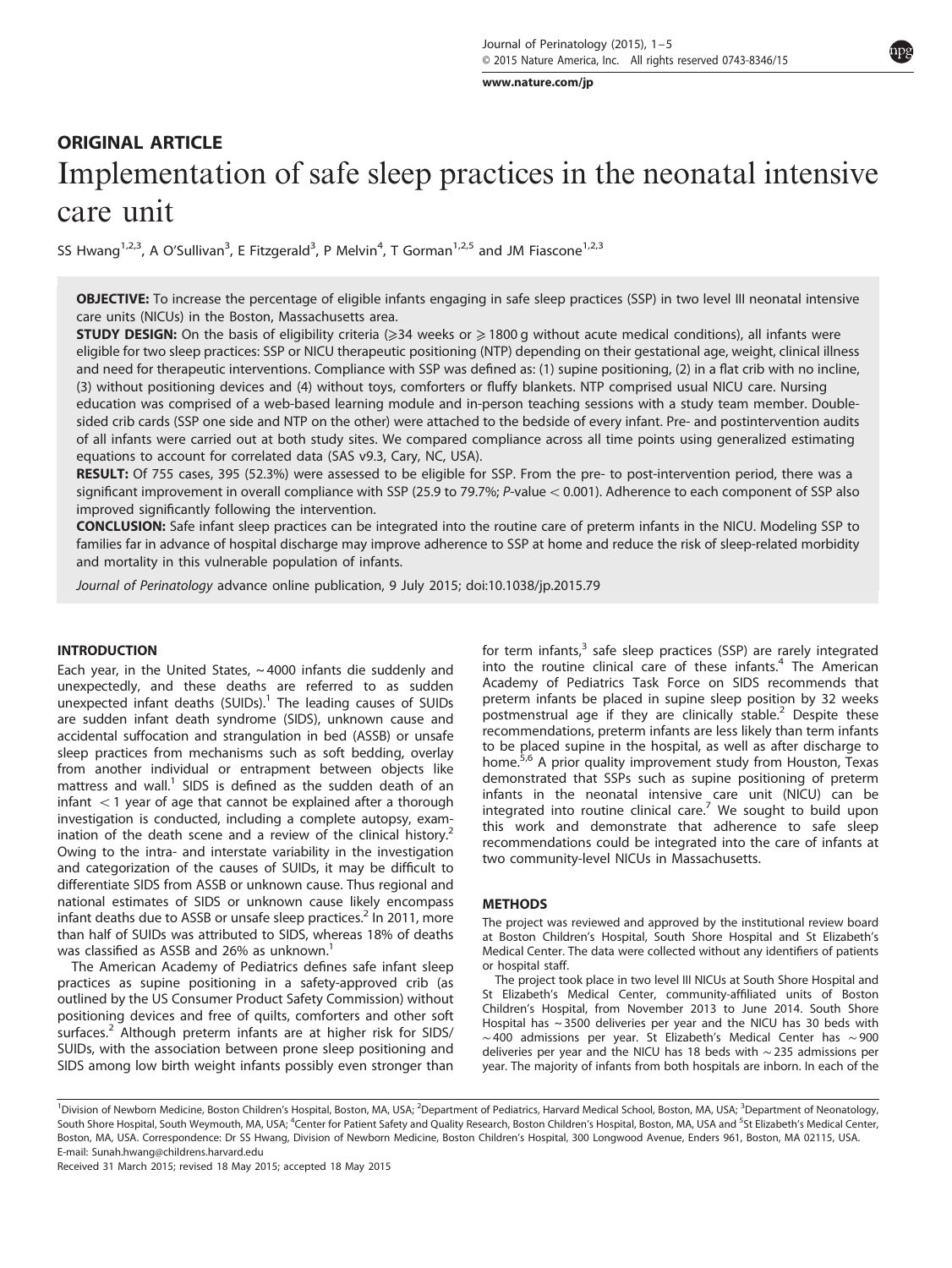<span id="page-1-0"></span>

Figure 1. Initiating safe sleep practice (SSP) algorithm.

project sites, a team comprised of neonatologists, nurses/clinical nurse educators and occupational therapists/physical therapists provided input in the implementation of this initiative.

Before the initiation of our intervention, we carried out a baseline audit, ascertaining the percentage of eligible infants engaging in SSPs. All infants in the NICU were eligible for two sleep practices, SSP or NICU therapeutic positioning depending on their gestational age, weight, clinical illness and need for therapeutic interventions or medical equipment such as central lines and endotracheal tubes (Figure 1). SSP were defined as: (1) supine positioning, (2) in a flat crib without any incline, (3) no positioning devices and (4) no toys, comforters or quilts in the sleep environment. Overall compliance with SSP was defined as adherence to all four sleep practices. NICU therapeutic positioning comprised of usual NICU care that included positioning devices such as bendy bumpers and gel pillows, incline of the head of crib up and prone positioning. This algorithm was first developed by neonatal providers at The University of Texas at Houston Medical School. We adapted components of the algorithm to fit the needs of our smaller community units. As shown in Figure 1, entry criteria into the safe sleep algorithm began with a corrected gestational age of 34 0/7 weeks or a daily weight ≥1800 g. Although the American Academy of Pediatrics recommends supine positioning of NICU infants as early as 32 weeks, we selected 34 weeks as our entry criteria because in our baseline audit, we found that few infants younger than 34 weeks were eligible for SSP. Subsequent eligibility criteria were based on the clinical status of the infant.

Nursing education was comprised of a web-based learning module and in-person teaching sessions with a project team member. The web-based learning module is a continuing education program on SIDS risk reduction from the National Institute of Child Health and Development available at [http://www.nichd.nih.gov/SIDS/pages/sidsnursesce.aspx.](http://www.nichd.nih.gov/SIDS/pages/sidsnursesce.aspx)

During the intervention period, a project team member provided bedside education and assistance to the nurse by reviewing the algorithm and appropriate sleep practices.

Neonatologists and neonatal nurse practitioners who provided clinical care for infants in the project sites were responsible for determining the sleep status of the patients during daily medical rounds and then documenting the designated sleep position (SSP vs NICU therapeutic positioning) in their daily progress note. Deviations from the protocol with explanations were also documented in the daily progress note. Bedside



- No sleeping in carseats, swings, or other positioning devices
- No loose bedding, blankets or soft objects in crib
- No bumpers, pillows, or stuffed toys in the crib
- Do not over heat infants
- No co-sleeping in bed, sofa, or other areas

\*For more information from the American Academy of Pediatrics on how parents can create a safe sleep environment for their infants, please read the provided pamphlet and attend the NICU/SCN Discharge Class.\*



#### **Infant Therapeutic Positioning**

- While your infant is hospitalized, he/she may be placed in positions other than the American Academy of Pediatrics "Safe to Sleep" Guidelines because of medical reasons. Sleep positions may include:
	- · Stomach
	- " Side-lying
	- " Elevated head of bed
- Developmental positioning aids and/or blanket rolls may also be used for medical purposes.
- \*Therapeutic positioning is NOT recommended or safe for your infant at home\*

\* Your infant will be introduced to Safe Sleep Practices when it is medically appropriate\*

Figure 2. Bedside crib cards.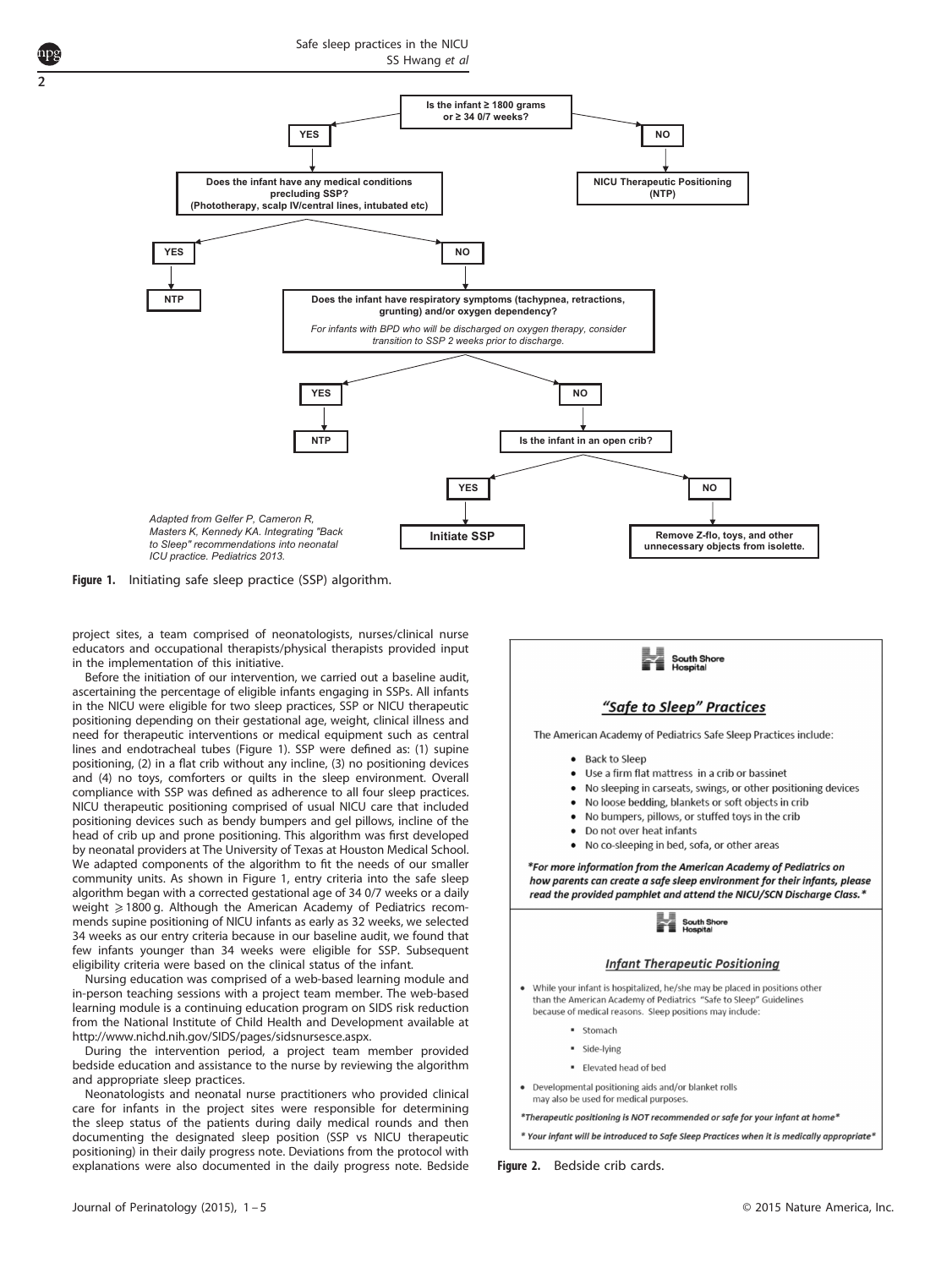nurses documented the infant's sleep status in their daily flow sheets, either electronically or on paper.

Double-sided crib cards were placed at the bedside for each infant [\(Figure 2\)](#page-1-0). One side of the crib card described SSP while the other described NICU therapeutic positioning. The bedside nurse was responsible for maintaining or changing the appropriate crib card designation depending on the infant's status on the algorithm. Given that the crib cards were visible to parents, they assisted nurses in teaching parents about SSP. Large posters, placed strategically in the staff lounge, near the provider work area and entrance to units, also raised awareness about the safe sleep initiative.

Two weeks following the initiation of the intervention, we performed postintervention audits to assess percentage of eligible infants engaging in SSP, including overall compliance and adherence to each of the four SSPs. In addition, safe sleep refresher sessions were carried out by project coordinators to reinforce the guidelines.

## Analysis

Descriptive analysis of project site, time of audit and use of crib cards were summarized using percentages for categorical variables. We compared overall compliance as well as adherence to each component of SSPs across the three time periods using logit link generalized linear models for binomial outcomes. P-value  $\leq 0.05$  was considered statistically significant. All analyses were performed using SAS version 9.3 (SAS Institute, Cary, NC, USA).

#### RESULTS

Of 755 cases, 395 (52.3%) were assessed to be eligible for SSP and 388 (98.2%) had completed bedside audit forms. The majority of cases was from South Shore Hospital given that this unit is much larger than St Elizabeth's Medical Center (333 cases, 85.8% vs 55 cases, 14.2%). The majority of crib audits occurred during the day shift and almost 80% of cribs were assessed to have crib cards in the mid- and postintervention periods (Table 1). For both units combined, from the pre- to postintervention period, there was significant improvement in overall compliance with SSP (25.9 to 79.7%; P-value  $<$  0.001). Adherence to each component of SSP also improved significantly following the intervention [\(Figure 3\)](#page-3-0). We observed the greatest magnitude of improvement in the removal of unsafe objects such as blankets and dolls from the crib (40.9 to 85.6%;  $P < 0.001$ ), yet it remained the area of lowest compliance. The run chart of adherence to SSP for the NICU at South Shore Hospital, where mid-intervention data were collected, is shown in [Figure 4.](#page-3-0) From the pre- to postintervention period, overall compliance with SSP as well as adherence to the four components of SSP improved significantly.

# **DISCUSSION**

In this quality improvement initiative, we demonstrated that SSP can be integrated into the clinical care of infants in the NICU. Given that preterm infants are less likely to be placed in supine sleep position after hospital discharge and are at greater risk for  $SIDS<sub>1</sub><sup>3,6</sup>$  $SIDS<sub>1</sub><sup>3,6</sup>$  $SIDS<sub>1</sub><sup>3,6</sup>$  $SIDS<sub>1</sub><sup>3,6</sup>$  modeling the 'back-to-sleep' position as well as the safe sleep environment should be incorporated into the discharge education of families weeks or months before their infants' discharge from the NICU. Although we did not assess postdischarge adherence to SSP for our project, Gelfer et  $al^7$  $al^7$ demonstrated that after the integration of SSP in the care of infants in their NICU in Houston, Texas, there was significant improvement in parental compliance with SSP after hospital discharge. The process of discharging high-risk infants from the hospital with adequate family engagement and teaching requires greater standardization as outlined by a recently published review of discharge from the NICU.<sup>[8](#page-4-0)</sup> In addition, the recently released Report of the Secretary's Advisory Committee on Infant Mortality highlights the importance of family education and engagement

|                                                | Table 1. Descriptive analysis by intervention period 755 cases/395 |  |  |  |  |  |
|------------------------------------------------|--------------------------------------------------------------------|--|--|--|--|--|
| eligible (52.3%)/388 completed surveys (98.2%) |                                                                    |  |  |  |  |  |

|                                                                                                                                                                        | Overall |                        | Pre-<br>period |                    | Mid-<br>period |                                            | Post-<br>period |         |
|------------------------------------------------------------------------------------------------------------------------------------------------------------------------|---------|------------------------|----------------|--------------------|----------------|--------------------------------------------|-----------------|---------|
|                                                                                                                                                                        | N       | %                      | N              | %                  | N              | %                                          | N               | %       |
| Case volume                                                                                                                                                            | 388     |                        | 112            |                    | 158            |                                            | 118             |         |
| Site <sup>a</sup><br>South Shore Hospital 333 85.8 71 63.4 158 100.0 104 88.1<br>St Elizabeth's Medical Center 55 14.2 41 36.6<br>Time of day                          |         |                        |                |                    | 0              | 0.0                                        |                 | 14 11 9 |
| Day<br>Night                                                                                                                                                           |         |                        |                | 44 11.3 13 11.6 19 |                | 344 88.7 99 88.4 139 88.0 106 89.9<br>12.0 |                 | 12 10.2 |
| Crib card<br>No<br>Yes                                                                                                                                                 |         | 61 22.1<br>$21577.9 -$ |                |                    |                | $-36$ 22.8 25 21.2<br>- 122 77.2           |                 | 93 78.8 |
| <sup>a</sup> Note: intervention time differs by site. South Shore Hospital: pre-period:<br>8/13-10/13, mid-period: 11/13-12/13, post-period: 1/14-6/14. St Elizabeth's |         |                        |                |                    |                |                                            |                 |         |

Medical Center: pre-period: 12/13–1/14, mid-period: not available, postperiod: 4/14.

efforts such as teaching safe infant sleep practices through collaborative multi-disciplinary efforts.<sup>[9](#page-4-0)</sup>

The Health and Human Resources Administration, Maternal and Child Health Bureau launched the Collaboration Innovation and Improvement Network in 2012 to facilitate collaborative learning and adoption of quality improvement principles and practices across 13 southern states (Regions IV and VI) to reduce infant mortality.[10](#page-4-0) One of the five priority strategies was increasing safe infant sleep practices. Massachusetts is now part of the northeast (Region I) Collaboration Innovation and Improvement Network initiative and has been focusing on safe infant sleep practices along with a number of other maternal and infant health outcomes. Presently, all level III NICUs in Massachusetts are working toward developing a standardized approach to safe infant sleep practices.

Interestingly, our study demonstrated the greatest improvement in SSP compliance with the removal of soft items such as dolls and blankets. However, adherence to this element was still the lowest in the postintervention period compared with the other SSP components. Although data about the presence of unsafe objects in the crib for the preterm population are lacking, a recent study on mainly term infants demonstrated that bedding use (blankets, quilts, pillows and other similar materials) was common (54% from 2008 to 2010) despite recommendations against this practice.<sup>[11](#page-4-0)</sup> Given the wide prevalence of this unsafe sleep practice after hospital discharge, knowledge about the hazards of such items may not be widespread and thus even the nursing staff in our NICUs may not have been aware of recommendations against their use. Moving forward, additional efforts to remove these unsafe items from cribs in the NICU will be required as it remained to be the practice with lowest adherence in the postintervention period.

There are several limitations to this study. Our intervention period of 2 weeks was brief and all NICU staff may not have been exposed to the initiative. However, for South Shore Hospital, where the majority of audits occurred, the intervention began on the annual nursing competency day when all NICU nurses are required to undergo education and re-credentialing for key neonatal care practices. The SSP guidelines were included as a module on this competency day and thus from the NICU staff, all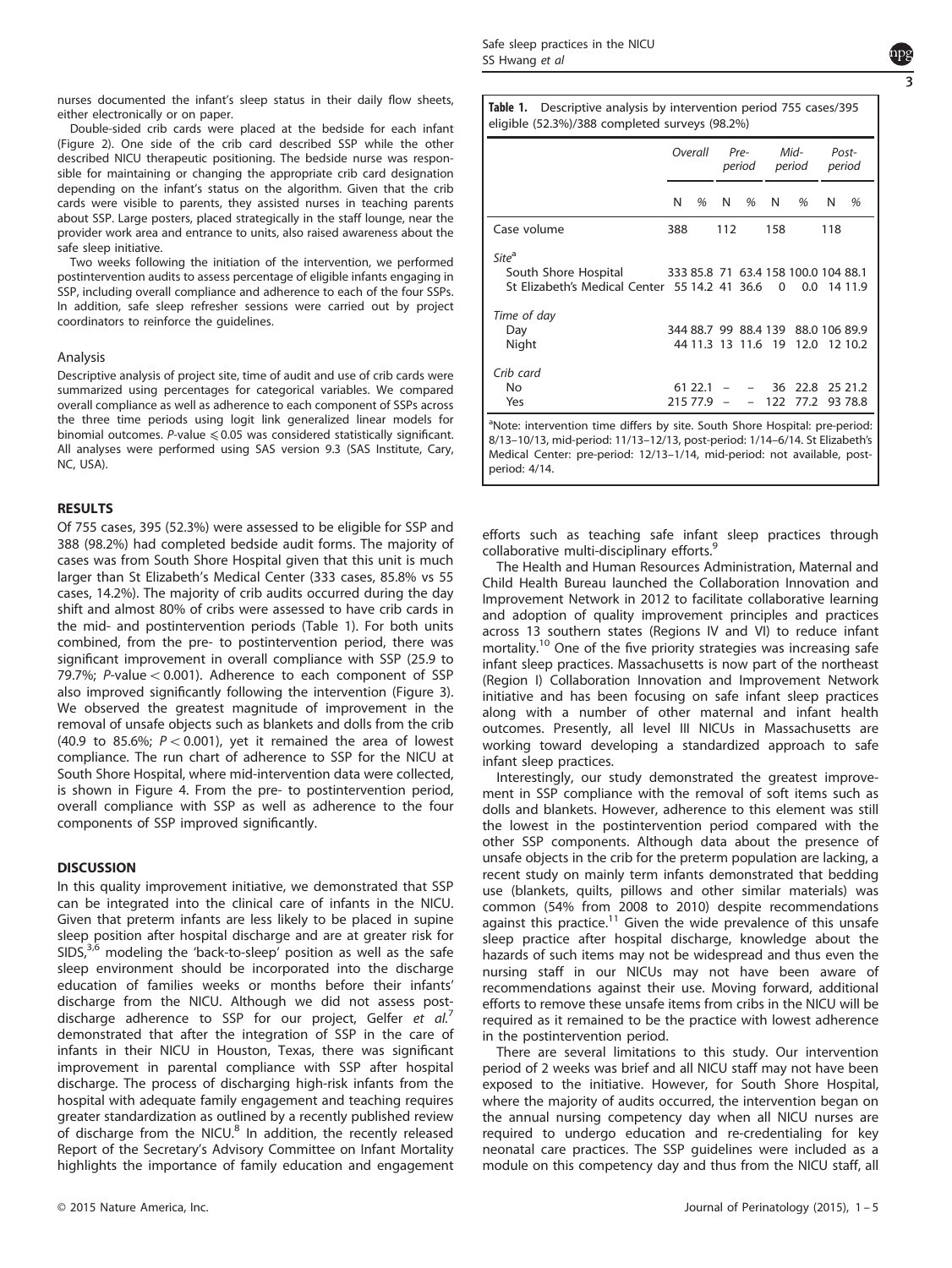2013-8<br>(N=56) 2013-9<br>(N=15) 2013-11<br>(N=106) Figure 4. Adherence to safe sleep practices at South Shore Hospital. nurses participated. Another limitation is that the majority of crib

 $16.1$ 

PRE

audits occurred during the day and thus may not have captured infant sleep practices during night shifts. However, on several occasions, audits did take place in the morning during nursing change-of-shift and thus sleep position and environment of infants

was likely representative of care during the night. Finally, as previously mentioned, parental compliance with SSP after hospital discharge was not assessed and thus from this study, we are unable to measure whether our intervention led to improved adherence at home.

Despite these limitations, our quality improvement project demonstrated that SSP can be integrated into the routine care of infants in community-level NICUs. As the state-wide NICU safe sleep collaborative moves forward in Massachusetts, our work will include the assessment of continued adherence to SSP by families after hospital discharge, which is an important driver in efforts to reduce infant mortality in our state and in the United States.

## CONFLICT OF INTEREST

The authors declare no conflict of interest.

2014-2<br>(N=9)

### ACKNOWLEDGEMENTS

We acknowledge the Program for Patient Safety and Quality from Boston Children's Hospital for their generous grant that funded this initiative. We also acknowledge the Discharge Committee Members at South Shore Hospital who contributed to the development and implementation of this project.

#### **REFERENCES**

- 1 Centers for Disease Control and Prevention. Sudden unexpected infant death and sudden infant death syndrome. Accessed on 31 March 2015. [http://www.cdc.gov/](http://www.cdc.gov/sids/data.htm#resources) [sids/data.htm#resources.](http://www.cdc.gov/sids/data.htm#resources)
- 2 Task Force on Sudden Infant Death Syndrome: Moon RY. SIDS and other sleeprelated infant deaths: expansion of recommendations for a safe infant sleeping environment. Pediatrics 2011; 128(5): 1030–9.
- 3 Malloy MH. Prematurity and sudden infant death syndrome: United States 2005– 2007. J Perinatol 2013; 33(6): 470–475.

Safe sleep practices in the NICU

SS Hwang et al



 $73.1$ 

44

 $MID$ 

2013-12<br>(N=52)

Date

 $20.0$ 

95.8

 $99.2$ 

94.9

 $p < 0.001$ 

66.7

POS<sub>1</sub>

68.8

2014-1<br>(N=16)

 $p < 0.001$ 

78 8

Overall Compliance

**Empty of Positioning Devices** 

Empty of Toys, Fluffy Blankets

2014-4<br>(N=33)

- Supine

Flat

2014-3<br>(N=9)

100.0

<span id="page-3-0"></span>4

Figure 3. Adherence to safe sleep practices by intervention period.

100.0  $90c$ 80.0

70.0

60.0

 $50.0$ 

40.0

30.0

 $20.0$ 

 $10.0$ 

 $0.0$ 

Compliance rate (%)